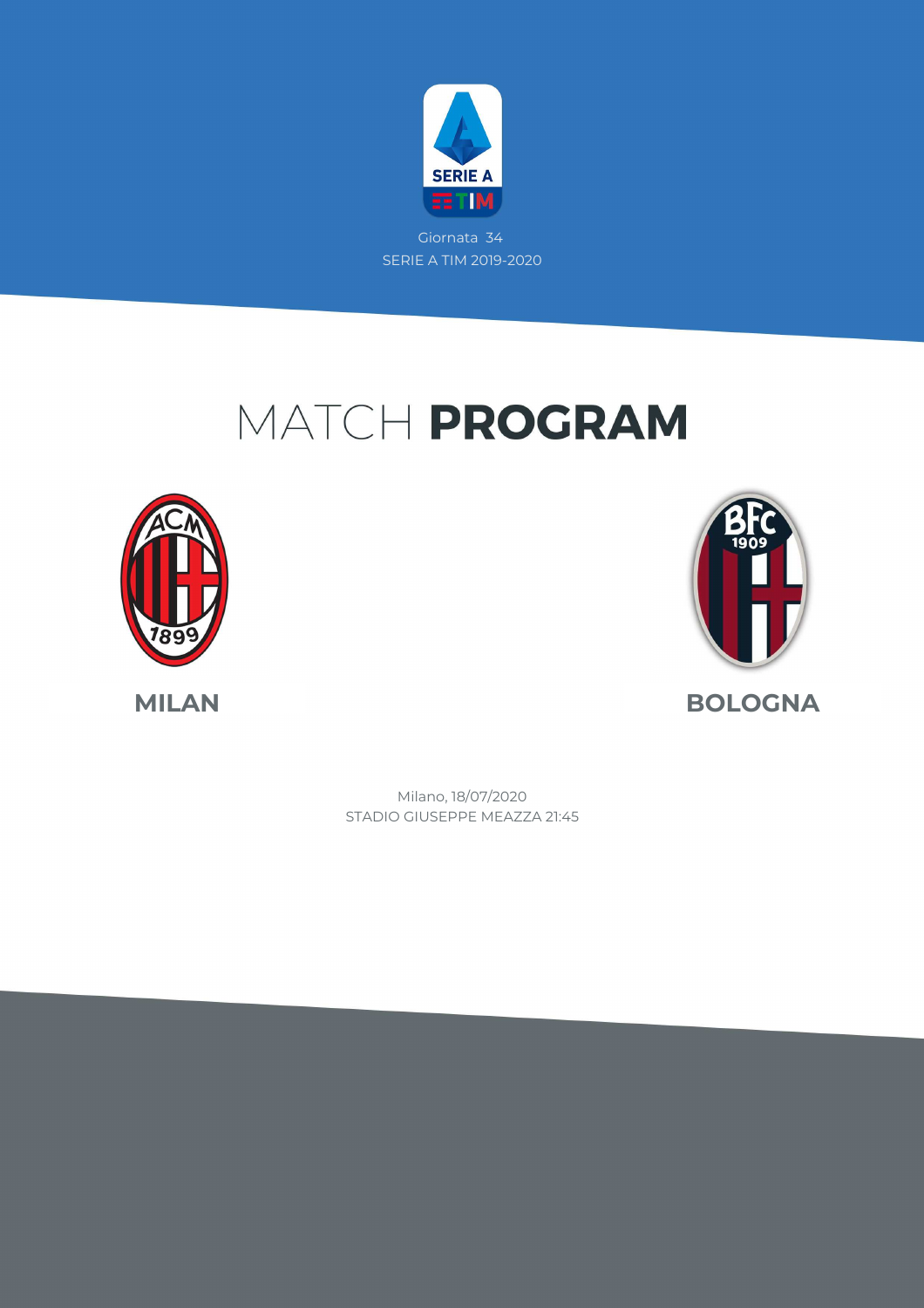



### **MILAN vs BOLOGNA**

STADIO GIUSEPPE MEAZZA 21:45 Milano, 18/07/2020



#### **RISULTATI STAGIONALI**

| <b>TOTALI</b>         | <b>PTI</b> | <b>GIOC</b> | <b>VINTE</b> | <b>NULLE</b> | <b>PERSE</b> | GF | GS        | <b>DIFF.RETI</b>            |
|-----------------------|------------|-------------|--------------|--------------|--------------|----|-----------|-----------------------------|
| <b>MILAN</b>          | 53         | 33          | 15           | 8            | <b>10</b>    | 48 | 42        | $+6$                        |
| <b>BOLOGNA</b>        | 43         | 33          | 11           | 10           | 12           | 47 | 52        | $-5$                        |
| <b>CASA/TRASFERTA</b> | <b>PTI</b> | <b>GIOC</b> | <b>VINTE</b> | <b>NULLE</b> | <b>PERSE</b> | GF | <b>GS</b> | <b>MEDIA</b><br><b>GOAL</b> |
| <b>MILAN</b>          | 26         | 16          | 7            | 5            | 4            | 22 | 18        | 1.4                         |
| <b>BOLOGNA</b>        | 24         | 16          | 7            | 3            | 6            | 26 | 26        | 1.6                         |

#### **ULTIMI PRECEDENTI**

| 2019-2015^G    | <b>BOLOGNA</b>                                   | <b>MILAN</b>                                                                |         |
|----------------|--------------------------------------------------|-----------------------------------------------------------------------------|---------|
| 08/12/2019     | 40'(1°T)[A] T. HERNANDEZ, 39'(2°T) N. SANSONE    | 15'(1°T) K. PIATEK, 32'(1°T) T. HERNANDEZ, 1'(2°T) G.<br><b>BONAVENTURA</b> | $2 - 3$ |
| 2018-19 35 A G | <b>MILAN</b>                                     | <b>BOLOGNA</b>                                                              |         |
| 06/05/2019     | 37'(1°T) SUSO, 22'(2°T) F. BORINI                | 27'(2 <sup>°</sup> T) M. DESTRO                                             | $2 - 1$ |
| 2018-19 16 \ G | <b>BOLOGNA</b>                                   | <b>MILAN</b>                                                                |         |
| 18/12/2018     |                                                  |                                                                             | $O-O$   |
| 2017-18 35 A G | <b>BOLOGNA</b>                                   | <b>MILAN</b>                                                                |         |
| 29/04/2018     | 29'(2°T) S. DE MAIO                              | 34'(1°T) H. CALHANOGLU, 46'(1°T) G. BONAVENTURA                             | $1-2$   |
| 2017-18 16 \ G | <b>MILAN</b>                                     | <b>BOLOGNA</b>                                                              |         |
| 10/12/2017     | 10'(1°T) G. BONAVENTURA, 31'(2°T) G. BONAVENTURA | 23'(1 <sup>°</sup> T) S. VERDI                                              | $2 - 1$ |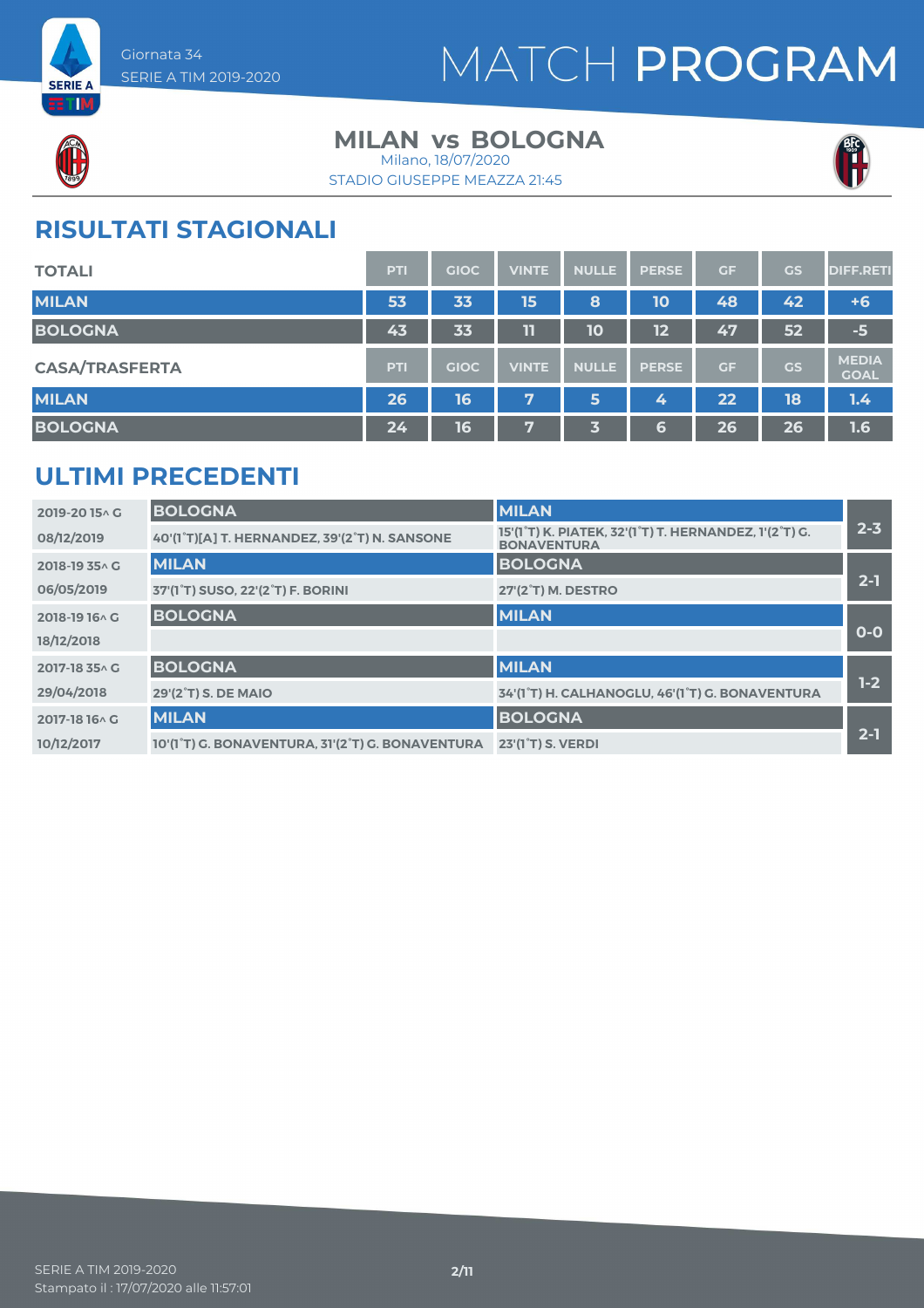

#### **MILAN vs BOLOGNA** Milano, 18/07/2020

STADIO GIUSEPPE MEAZZA 21:45



### **ROSA DELLE SQUADRE**

|     | <b>MILAN</b>                    | PRES. A              | <b>GOL A</b>            | <b>GOL 2019-20</b> | <b>PRES. 2019-20</b>    | MIN. 2019-20 |
|-----|---------------------------------|----------------------|-------------------------|--------------------|-------------------------|--------------|
|     | <b>PORTIERI</b>                 |                      |                         |                    |                         |              |
|     | 1 ASMIR BEGOVIC                 | $\overline{2}$       | 3                       | 3                  | $\overline{\mathbf{2}}$ | 138          |
|     | <b>84 MATTEO SONCIN</b>         | $\mathbf 0$          | $\mathbf 0$             | $\mathbf 0$        | $\mathbf 0$             | $\mathbf 0$  |
|     | <b>86 LEONARDO MARIA MOLERI</b> | $\mathbf 0$          | $\mathbf o$             | $\mathbf 0$        | $\mathbf 0$             | 0            |
|     | 90 ANTONIO DONNARUMMA           | $\mathbf{1}$         | $\mathbf 0$             | $\mathbf 0$        | $\mathbf 0$             | 0            |
| 96. | <b>ANDREAS JUNGDAL</b>          | $\mathbf{o}$         | $\mathbf 0$             | $\mathbf 0$        | $\mathbf 0$             | $\mathbf 0$  |
| 99  | <b>GIANLUIGI DONNARUMMA</b>     | 173                  | 185                     | 38                 | 31                      | 2942         |
|     | <b>DIFENSORI</b>                |                      |                         |                    |                         |              |
|     | 2 DAVIDE CALABRIA               | 86                   | $\overline{\mathbf{2}}$ | $\mathbf 0$        | 20                      | 1298         |
|     | <b>12 ANDREA CONTI</b>          | 83                   | 10                      | $\mathbf 0$        | 22                      | 1828         |
| 13. | <b>ALESSIO ROMAGNOLI</b>        | 197                  | 9                       | ı                  | 33                      | 3180         |
|     | <b>19 THEO HERNANDEZ</b>        | 29                   | 6                       | 6                  | 29                      | 2677         |
| 22  | <b>MATEO MUSACCHIO</b>          | 62                   | L.                      | $\mathbf 0$        | 18                      | 1562         |
|     | <b>24 SIMON KJAER</b>           | 99                   | 5                       | $\mathbf 0$        | 15                      | 1171         |
| 37  | <b>LEROY ABANDA</b>             | $\mathbf 0$          | $\mathbf 0$             | $\mathbf 0$        | $\mathbf 0$             | $\mathbf 0$  |
|     | <b>43 LEO DUARTE</b>            | 5                    | $\mathbf 0$             | $\mathbf 0$        | 5                       | 422          |
|     | <b>46 MATTEO GABBIA</b>         | 5                    | $\mathbf 0$             | $\mathbf 0$        | 5                       | 382          |
|     | 91 LUCA STANGA                  | $\mathbf 0$          | $\mathbf 0$             | $\mathbf 0$        | $\mathbf 0$             | $\mathbf{O}$ |
|     | 93 DIEGO LAXALT                 | 168                  | 9                       | $\mathbf 0$        | 18                      | 701          |
|     | <b>CENTROCAMPISTI</b>           |                      |                         |                    |                         |              |
|     | <b>4 ISMAEL BENNACER</b>        | 64                   | $\mathbf 0$             | $\mathbf 0$        | 27                      | 2312         |
|     | 5 GIACOMO BONAVENTURA           | 249                  | 44                      | $\overline{3}$     | 24                      | 1273         |
| 10  | <b>HAKAN CALHANOGLU</b>         | 97                   | 15                      | 6                  | 30                      | 2537         |
| 20  | <b>LUCAS BIGLIA</b>             | 163                  | 15                      | $\mathbf 0$        | 10                      | 638          |
| 33  | <b>RADE KRUNIC</b>              | 93                   | 8                       | $\mathbf 0$        | 13                      | 520          |
|     | <b>39 LUCAS PAQUETA'</b>        | 36                   | L                       | $\mathbf 0$        | 23                      | 1176         |
|     | <b>56 ALEXIS SAELEMAEKERS</b>   | 8                    | $\mathbf o$             | $\mathbf 0$        | 8                       | 383          |
| 79  | <b>FRANK KESSIE</b>             | 131                  | 22                      | 4                  | 30                      | 2625         |
| 88  | <b>ANTONIO MIONIC</b>           | $\mathbf 0$          | $\mathbf 0$             | $\mathbf 0$        | $\mathbf 0$             | O            |
| 89  | <b>ALESSANDRO SALA</b>          | $\mathbf 0$          | $\mathbf 0$             | $\mathbf 0$        | $\mathbf 0$             | $\mathbf 0$  |
|     | 92 GIACOMO OLZER                | $\mathbf 0$          | $\mathbf 0$             | $\mathbf 0$        | 0                       | 0            |
|     | 94 MARCO BRESCIANINI            | $\mathbf 0$          | $\mathbf 0$             | $\mathbf 0$        | $\mathbf 0$             | 0            |
|     | <b>95 ANDREA CAPONE</b>         | $\mathbf{o}$         | $\mathbf 0$             | $\mathbf o$        | $\mathbf 0$             | 0            |
|     | 97 EMANUELE TORRASI             | L                    | 0                       | $\mathbf 0$        | $\mathbf{0}$            | 0            |
|     | <b>ATTACCANTI</b>               |                      |                         |                    |                         |              |
|     | <b>7 SAMUEL CASTILLEJO</b>      | 50                   | 5                       | L                  | 19                      | 1153         |
|     | 17 RAFAEL LEAO                  | 27                   | 5                       | 5                  | 27                      | 1371         |
|     | <b>18 ANTE REBIC</b>            | 40                   | 12                      | 10                 | 22                      | 1207         |
|     | 21 ZLATAN IBRAHIMOVIC           | 232                  | 127                     | 5                  | 13                      | 1017         |
|     | 29 LORENZO COLOMBO              | $\mathbf 0$          | $\mathbf 0$             | $\mathbf 0$        | 0                       | 0            |
|     | <b>30 RICCARDO TONIN</b>        | $\mathbf 0$          | $\mathbf 0$             | $\mathbf 0$        | $\mathbf 0$             | $\mathbf 0$  |
|     | 87 SIAKA HAIDARA                | O                    | O                       | $\mathbf 0$        | 0                       | 0            |
|     | <b>98 DANIEL MALDINI</b>        | $\mathbf{1}$         | $\mathbf 0$             | $\mathbf 0$        | I.                      | 3            |
|     | <b>STAFF TECNICO</b>            |                      |                         |                    |                         |              |
|     | <b>Allenatore</b>               | <b>STEFANO PIOLI</b> |                         |                    |                         |              |
|     |                                 |                      |                         |                    |                         |              |

**Diffidato**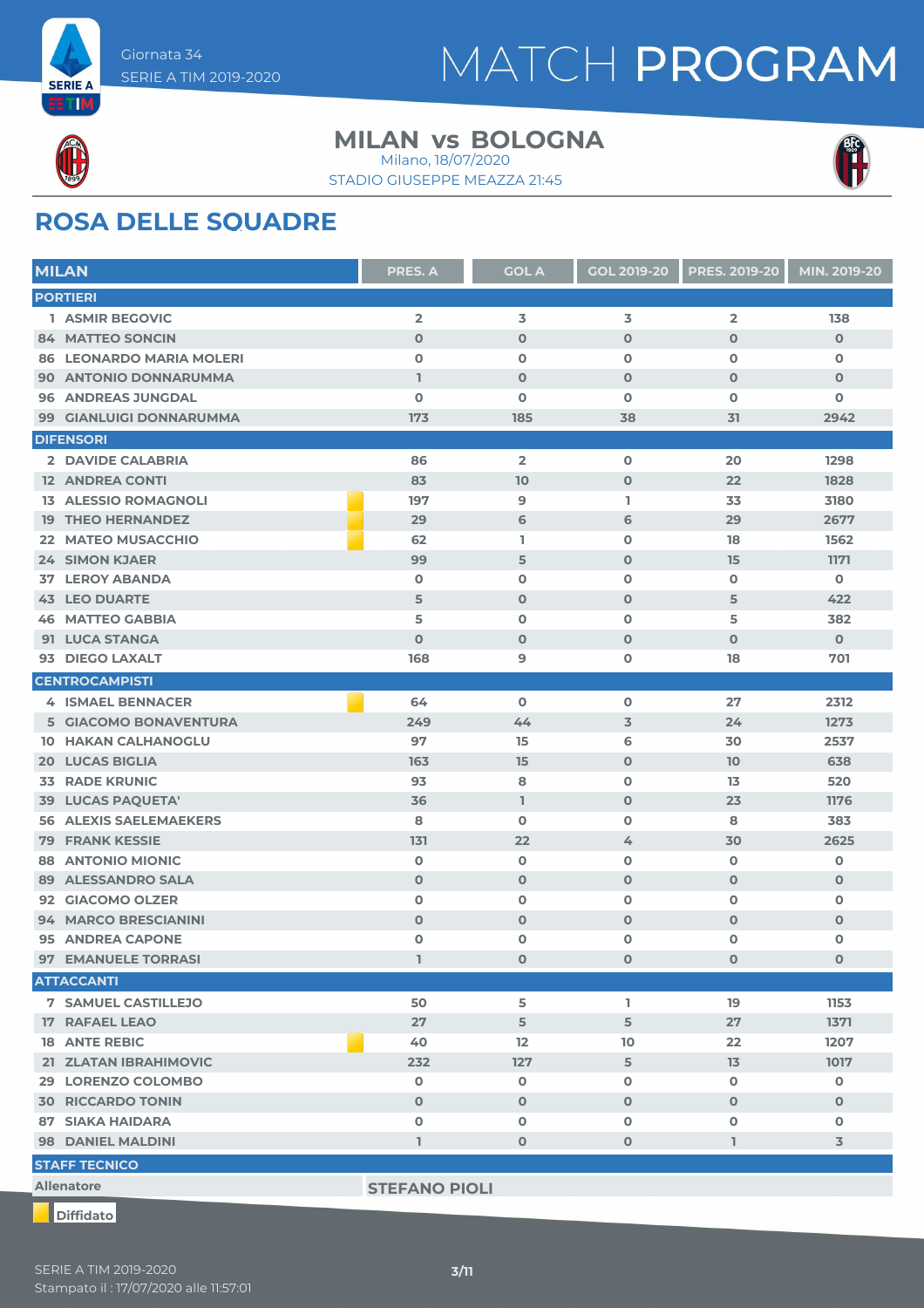



#### **MILAN vs BOLOGNA** Milano, 18/07/2020

STADIO GIUSEPPE MEAZZA 21:45



| <b>BOLOGNA</b>                    | <b>PRES. A</b> | <b>GOL A</b>   | <b>GOL 2019-20</b>      | <b>PRES. 2019-20</b> | MIN. 2019-20 |
|-----------------------------------|----------------|----------------|-------------------------|----------------------|--------------|
| <b>PORTIERI</b>                   |                |                |                         |                      |              |
| 1 ANGELO DA COSTA                 | 69             | 100            | L                       | L.                   | 99           |
| <b>12 MARCO MOLLA</b>             | $\mathbf 0$    | $\mathbf 0$    | $\mathbf{O}$            | $\mathbf{O}$         | $\mathbf 0$  |
| <b>20 SEBASTIAN BREZA</b>         | $\mathbf 0$    | $\mathbf 0$    | 0                       | $\mathbf 0$          | $\mathbf 0$  |
| <b>28 LUKASZ SKORUPSKI</b>        | 142            | 213            | 51                      | 32                   | 3103         |
| 97 MOUHAMADOU SARR                | $\mathbf 0$    | $\mathbf 0$    | 0                       | $\mathbf 0$          | 0            |
| <b>DIFENSORI</b>                  |                |                |                         |                      |              |
| <b>4 STEFANO DENSWIL</b>          | 21             | $\mathbf 0$    | $\mathbf 0$             | 21                   | 1924         |
| <b>5 GARY MEDEL</b>               | 110            | $\mathbf{I}$   | $\mathbf 0$             | 19                   | 1531         |
| <b>6 FEDERICO BONINI</b>          | $\mathbf 0$    | $\mathbf 0$    | 0                       | $\mathbf 0$          | 0            |
| <b>13 MATTIA BANI</b>             | 73             | 4              | 4                       | 27                   | 2366         |
| <b>14 TAKEHIRO TOMIYASU</b>       | 27             | O              | 0                       | 27                   | 2582         |
| <b>15 IBRAHIMA MBAYE</b>          | 123            | 5              | $\mathbf 0$             | 15                   | 1273         |
| 23 LARANGEIRA DANILO              | 304            | 12             | $\overline{\mathbf{2}}$ | 25                   | 2398         |
| <b>25 GABRIELE CORBO</b>          | $\mathbb{I}$   | $\mathbf 0$    | $\mathbf{O}$            | $\mathbf 0$          | $\mathbf 0$  |
| <b>35 MITCHELL DIJKS</b>          | 36             | L              | $\mathbf 0$             | 11                   | 941          |
| <b>62 GABRIELE BOLOCA</b>         | $\mathbf 0$    | $\mathbf 0$    | $\mathbf 0$             | $\mathbf 0$          | $\mathbf 0$  |
| <b>90 DENIS PORTANOVA</b>         | $\mathbf 0$    | $\mathbf 0$    | 0                       | O                    | O            |
| <b>CENTROCAMPISTI</b>             |                |                |                         |                      |              |
| 8 NICOLAS DOMINGUEZ               | 12             | $\mathbf 0$    | $\mathbf 0$             | 12                   | 585          |
| <b>16 ANDREA POLI</b>             | 280            | 14             | $\overline{2}$          | 26                   | 1902         |
| <b>17 ANDREAS SKOV OLSEN</b>      | 22             | L.             | L.                      | 22                   | 693          |
| 21 ROBERTO SORIANO                | 175            | 23             | 4                       | 24                   | 2213         |
| <b>30 JERDY SCHOUTEN</b>          | 17             | O              | 0                       | 17                   | 1062         |
| <b>32 MATTIAS SVANBERG</b>        | 43             | $\mathbf 0$    | $\mathbf 0$             | 20                   | 899          |
| <b>34 ANDRI FANNAR BALDURSSON</b> | 4              | $\mathbf 0$    | 0                       | 4                    | 83           |
| <b>70 DION RUFFO LUCI</b>         | $\mathbf{I}$   | $\mathbf 0$    | $\mathbf{O}$            | L                    | 4            |
| <b>72 LEONARDO STANZANI</b>       | $\mathbf 0$    | O              | 0                       | $\mathbf 0$          | 0            |
| <b>80 LEONARDO MAZZA</b>          | $\mathbf 0$    | $\mathbf 0$    | $\mathbf 0$             | $\mathbf 0$          | $\mathbf 0$  |
| <b>ATTACCANTI</b>                 |                |                |                         |                      |              |
| <b>7 RICCARDO ORSOLINI</b>        | 84             | 16             | 8                       | 33                   | 2636         |
| <b>9 FEDERICO SANTANDER</b>       | 52             | $\overline{9}$ | L                       | 20                   | 697          |
| <b>10 NICOLA SANSONE</b>          | 170            | 31             | 4                       | 28                   | 2123         |
| <b>11 LADISLAV KREJCI</b>         | 79             | $\overline{2}$ | L                       | 12                   | 1004         |
| <b>24 RODRIGO PALACIO</b>         | 318            | 87             | 6                       | 32                   | 2481         |
| 26 MUSA JUWARA                    | 6              | $\mathbb{L}$   | $\mathbb{I}$            | 5                    | 86           |
| 29 GIANMARCO CANGIANO             | 3              | $\mathbf 0$    | 0                       | 3                    | 38           |
| 99 MUSA BARROW                    | 55             | 12             | 8                       | 21                   | 1366         |
| <b>STAFF TECNICO</b>              |                |                |                         |                      |              |

**Diffidato**

**Allenatore SINISA MIHAJLOVIC**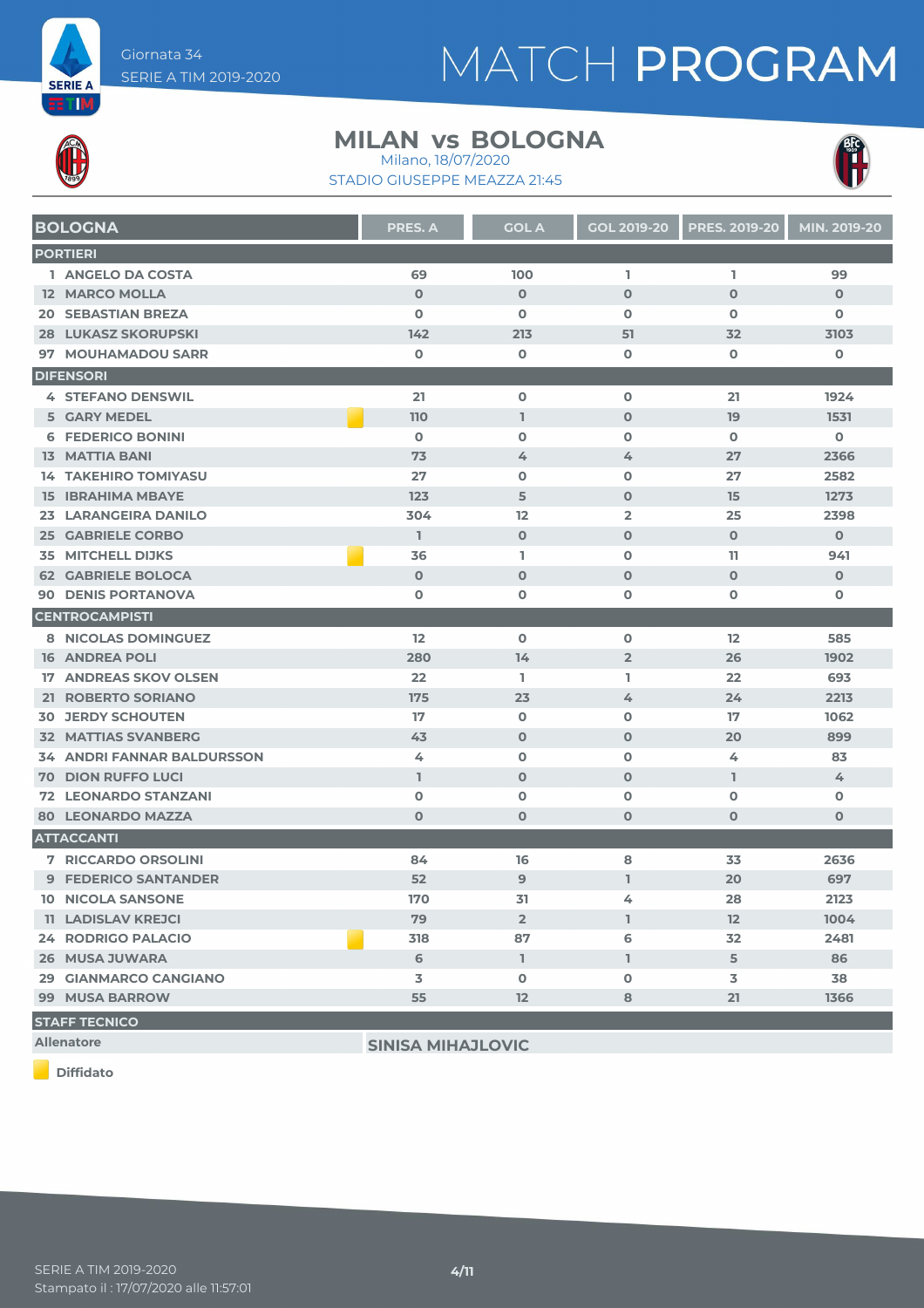



#### **MILAN vs BOLOGNA**

STADIO GIUSEPPE MEAZZA 21:45 Milano, 18/07/2020



### **RENDIMENTO RECENTE**

| <b>MILAN</b>        |                                                                                                                                   |                                                                                    |         |
|---------------------|-----------------------------------------------------------------------------------------------------------------------------------|------------------------------------------------------------------------------------|---------|
| <b>33^ GIORNATA</b> | <b>MILAN</b>                                                                                                                      | <b>PARMA</b>                                                                       |         |
| 15/07/2020          | 10'(2°T) F. KESSIE, 14'(2°T) A. ROMAGNOLI, 32'(2°T) H.<br><b>CALHANOGLU</b>                                                       | <b>44'(1°T) J. KURTIC</b>                                                          | $3-1$   |
| <b>32^ GIORNATA</b> | <b>NAPOLI</b>                                                                                                                     | <b>MILAN</b>                                                                       |         |
| 12/07/2020          | 34'(1°T) G. DI LORENZO, 15'(2°T) D. MERTENS                                                                                       | 20'(1°T) T. HERNANDEZ, 28'(2°T) F. KESSIE                                          | $2 - 2$ |
| <b>31^ GIORNATA</b> | <b>MILAN</b>                                                                                                                      | <b>JUVENTUS</b>                                                                    |         |
| 07/07/2020          | 17'(2 <sup>°</sup> T) Z. IBRAHIMOVIC, 21'(2 <sup>°</sup> T) F. KESSIE, 22'(2 <sup>°</sup> T) R.<br><b>LEAO, 35'(2°T) A. REBIC</b> | 2'(2 <sup>°</sup> T) A. RABIOT, 8'(2 <sup>°</sup> T) C. RONALDO                    | $4 - 2$ |
| <b>30^ GIORNATA</b> | <b>LAZIO</b>                                                                                                                      | <b>MILAN</b>                                                                       |         |
| 04/07/2020          |                                                                                                                                   | 23'(1°T) H. CALHANOGLU, 34'(1°T) Z. IBRAHIMOVIC,<br>14'(2 <sup>°</sup> T) A. REBIC | $0 - 3$ |
| <b>29^ GIORNATA</b> | <b>SPAL</b>                                                                                                                       | <b>MILAN</b>                                                                       |         |
| 01/07/2020          | 13'(1°T) M. VALOTI, 30'(1°T) S. FLOCCARI                                                                                          | 34'(2°T) R. LEAO, 48'(2°T)[A] F. VICARI                                            | $2 - 2$ |
|                     |                                                                                                                                   |                                                                                    |         |

#### **BOLOGNA**

| <b>33^ GIORNATA</b> | <b>BOLOGNA</b>                          | <b>NAPOLI</b>                             | 1-1     |
|---------------------|-----------------------------------------|-------------------------------------------|---------|
| 15/07/2020          | <b>35'(2°T) M. BARROW</b>               | 7'(1°T) K. MANOLAS                        |         |
| <b>32^ GIORNATA</b> | <b>PARMA</b>                            | <b>BOLOGNA</b>                            | $2 - 2$ |
| 12/07/2020          | 48'(2°T) J. KURTIC, 50'(2°T) R. INGLESE | 3'(1°T) L. DANILO, 16'(1°T) R. SORIANO    |         |
| <b>31^ GIORNATA</b> | <b>BOLOGNA</b>                          | <b>SASSUOLO</b>                           |         |
| 08/07/2020          | 46'(2°T) M. BARROW                      | 41'(1°T) D. BERARDI, 11'(2°T) L. HARASLIN | $1-2$   |
| <b>30^ GIORNATA</b> | <b>INTER</b>                            | <b>BOLOGNA</b>                            |         |
| 05/07/2020          | 22'(1°T) R. LUKAKU                      | 29'(2°T) M. JUWARA, 35'(2°T) M. BARROW    | $1-2$   |
| <b>29^ GIORNATA</b> | <b>BOLOGNA</b>                          | <b>CAGLIARI</b>                           |         |
| 01/07/2020          | 47'(1°T) M. BARROW                      | $1'(2°T)$ G. SIMEONE                      | 1-1     |

| <b>CONFRONTO SQUADRE (Valori medi)</b> | <b>MILAN</b>   | <b>BOLOGNA</b> |
|----------------------------------------|----------------|----------------|
| <b>Goal Fatti</b>                      | 1.45           | 1.42           |
| <b>Goal Subiti</b>                     | 1.27           | 1.58           |
| <b>Tiri totali</b>                     | 11.3           | 10.79          |
| <b>Tiri in porta</b>                   | 6 <sup>1</sup> | 5.73           |
| <b>Assist</b>                          | 0.7            | 0.79           |
| Azioni di attacco                      | 53             | 51.64          |
| Passaggi riusciti                      | 440.85         | 372.73         |
| Passaggi riusciti %                    | 84%            | 80%            |
| <b>Falli Fatti</b>                     | 14             | 15.76          |
| <b>Falli Subiti</b>                    | 12.48          | 15.06          |
| <b>Baricentro</b>                      | 52.44m         | 52.15m         |
| <b>Passaggi Chiave</b>                 | 3.45           | 3.12           |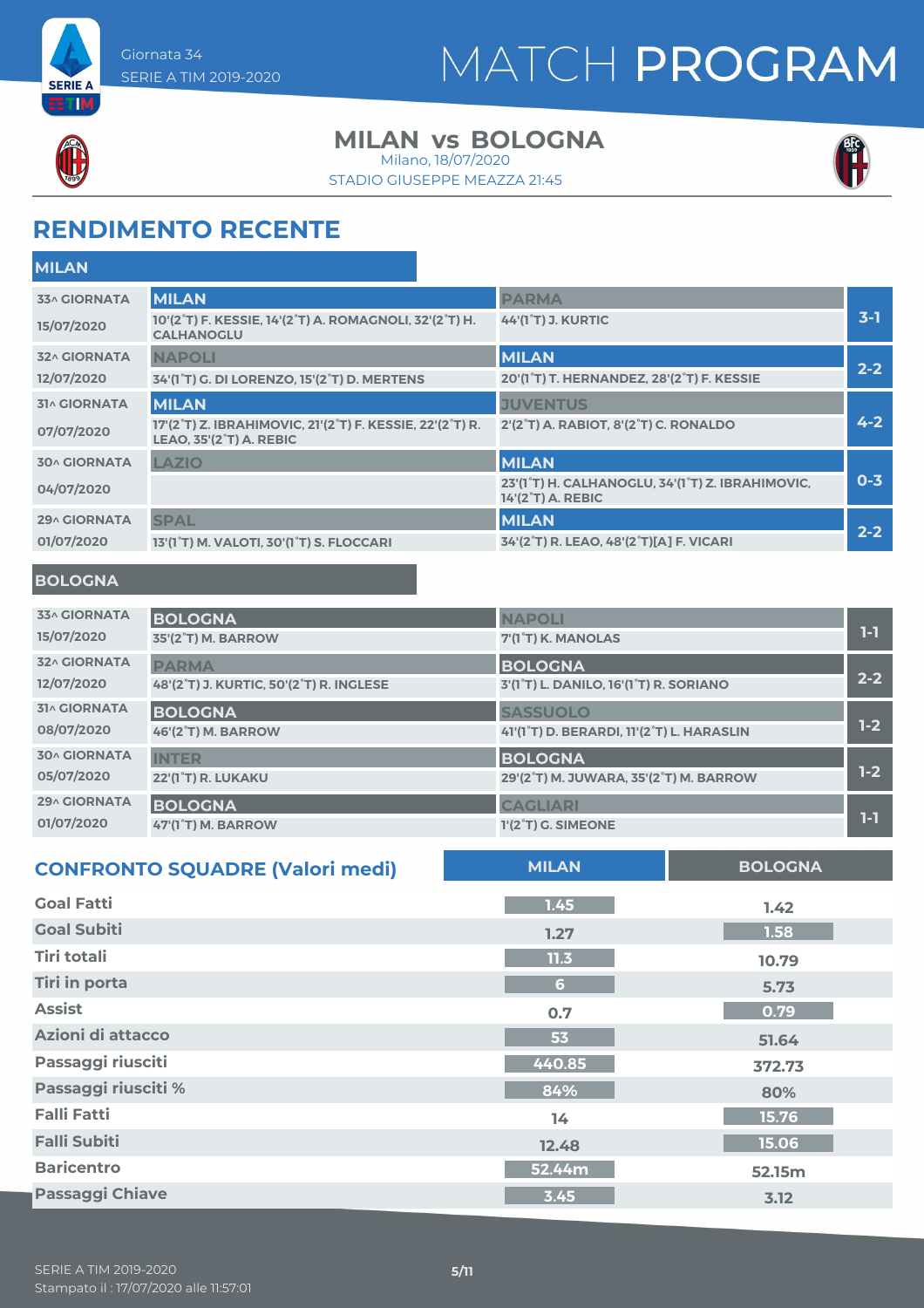**SERIE A** ETIM

# MATCH PROGRAM

#### **MILAN vs BOLOGNA**

STADIO GIUSEPPE MEAZZA 21:45 Milano, 18/07/2020



### **RENDIMENTO ATLETICO \***

| <b>MILAN</b>              | Pres. (Min.) | Media (km) | Media<br>Sprint (Km) | <b>BOLOGNA</b>        | Pres. (Min.) | Media (km) | Media<br>Sprint (Km) |
|---------------------------|--------------|------------|----------------------|-----------------------|--------------|------------|----------------------|
| <b>79</b> F. KESSIE       | 30 (2625')   | 10.847     | 0.986                | 21 R. SORIANO         | 24 (2213')   | 10.775     | 0.802                |
| 4 I. BENNACER             | 27 (2312')   | 10.729     | 0.766                | <b>14</b> T. TOMIYASU | 27 (2582')   | 10.68      | 0.869                |
| 10 H. CALHANOGLU          | 30 (2537')   | 10.308     | 0.875                | 4 S. DENSWIL          | 21 (1924')   | 10.441     | 0.611                |
| <b>13</b> A. ROMAGNOLI    | 33 (3180')   | 10.299     | 0.558                | <b>13</b> M. BANI     | 27 (2366')   | 10.17      | 0.685                |
| <b>19</b> T. HERNANDEZ    | 29 (2677')   | 10.228     | 1.086                | 24 R. PALACIO         | 32 (2481')   | 10.043     | 1.096                |
| <b>12</b> A. CONTI        | 22 (1828')   | 10.156     | 0.992                | 15 I. MBAYE           | 15 (1273')   | 10.032     | 0.714                |
| 20 L. BIGLIA              | 10(638)      | 9.877      | 0.739                | 23 L. DANILO          | 25 (2398')   | 10.005     | 0.64                 |
| <b>22</b> M. MUSACCHIO    | 18 (1562')   | 9.863      | 0.602                | 99 M. BARROW          | 14 (1156')   | 9.992      | 0.992                |
| 43 L. DUARTE              | 5(422)       | 9.452      | 0.593                | 10 N. SANSONE         | 28 (2123')   | 9.898      | 0.825                |
| 24 S. KJAER               | 10(854)      | 9.413      | 0.534                | <b>11</b> L. KREJCI   | 12 (1004')   | 9.893      | 0.94                 |
| 46 M. GABBIA              | 5(382)       | 9.283      | 0.534                | <b>16 A. POLI</b>     | 26 (1902')   | 9.667      | 0.774                |
| 2 D. CALABRIA             | 20 (1298')   | 8.846      | 0.742                | <b>7</b> R. ORSOLINI  | 33 (2636')   | 9.601      | 0.858                |
| 7 S. CASTILLEJO           | 19 (1153')   | 8.845      | 0.997                | <b>35</b> M. DIJKS    | 11(941)      | 9.537      | 0.783                |
| <b>5</b> G. BONAVENTURA   | 24 (1273')   | 8.324      | 0.6                  | 5 G. MEDEL            | 19 (1531')   | 9.246      | 0.713                |
| <b>56</b> A. SAELEMAEKERS | 8 (383')     | 8.01       | 0.847                | 30 J. SCHOUTEN        | 17 (1062')   | 9.019      | 0.661                |
| 21 Z. IBRAHIMOVIC         | 13 (1017')   | 7.994      | 0.621                | 32 M. SVANBERG        | 20 (899')    | 8.32       | 0.679                |
| 18 A. REBIC               | 22 (1207')   | 7.769      | 0.756                | 8 N. DOMINGUEZ        | 12(585)      | 8.148      | 0.672                |
| 39 L. PAQUETA'            | 23 (1176')   | 7.647      | 0.692                | <b>9</b> F. SANTANDER | 20 (697')    | 5.502      | 0.472                |
| 33 R. KRUNIC              | 13 (520')    | 7.562      | 0.679                | 17 A. SKOV OLSEN      | 22 (693')    | 5.408      | 0.552                |
| <b>17 R. LEAO</b>         | 27 (1371')   | 7.506      | 0.769                | 34 A. BALDURSSON      | 4(83)        | 3.709      | 0.36                 |
| 93 D. LAXALT              | 2(44)        | 2.744      | 0.337                | 26 M. JUWARA          | 5(86)        | 2.358      | 0.352                |
| 98 D. MALDINI             | 7(3)         | 0.389      | 0.019                | 29 G. CANGIANO        | 3(38)        | 1.576      | 0.133                |
|                           |              |            |                      | 70 D. RUFFO LUCI      | 1(4)         | 0.523      | 0.087                |

**\* Le informazioni riportate sul Rendimento Atletico sono da intendersi riferite al periodo di permanenza nella squadra corrente.**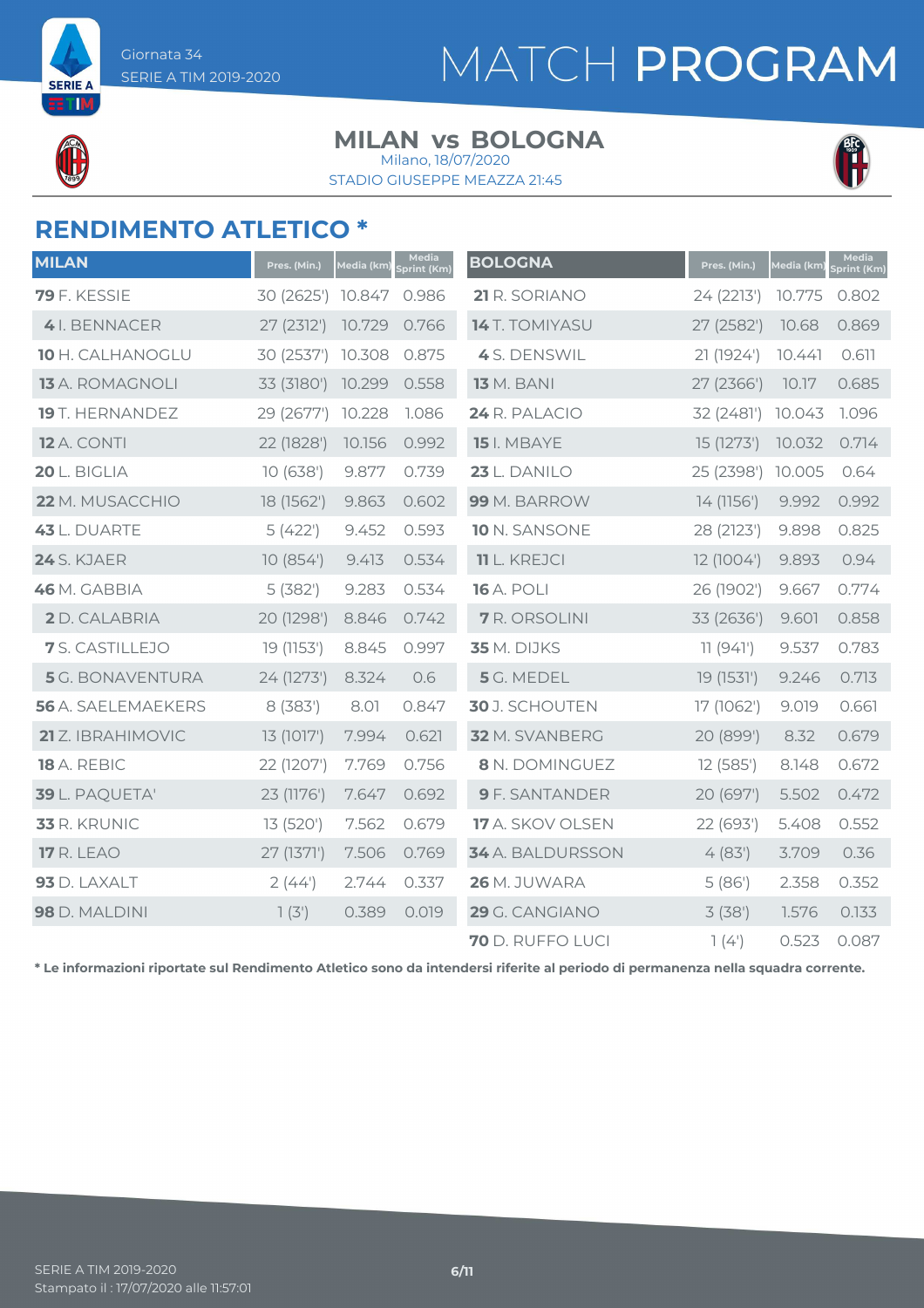

**SERIE A** ETM

### **MILAN vs BOLOGNA**

STADIO GIUSEPPE MEAZZA 21:45 Milano, 18/07/2020



### **GLI INCONTRI DELLA 34 ^ GIORNATA**

| <b>HELLAS VERONA</b> | <b>ATALANTA</b>  | 18/07/2020 17:15 |
|----------------------|------------------|------------------|
| <b>CAGLIARI</b>      | <b>SASSUOLO</b>  | 18/07/2020 19:30 |
| <b>MILAN</b>         | <b>BOLOGNA</b>   | 18/07/2020 21:45 |
| <b>PARMA</b>         | <b>SAMPDORIA</b> | 19/07/2020 17:15 |
| <b>BRESCIA</b>       | <b>SPAL</b>      | 19/07/2020 19:30 |
| <b>FIORENTINA</b>    | <b>TORINO</b>    | 19/07/2020 19:30 |
| <b>GENOA</b>         | <b>LECCE</b>     | 19/07/2020 19:30 |
| <b>NAPOLI</b>        | <b>UDINESE</b>   | 19/07/2020 19:30 |
| <b>ROMA</b>          | <b>INTER</b>     | 19/07/2020 21:45 |
| <b>JUVENTUS</b>      | <b>LAZIO</b>     | 20/07/2020 21:45 |

#### **CLASSIFICA SERIE A**

|                      | PTI | <b>GIOC</b> | <b>VINTE</b>   | <b>NULLE</b>   | <b>PERSE</b> | <b>GF</b> | <b>GS</b> | <b>DIFF.RETI</b> |
|----------------------|-----|-------------|----------------|----------------|--------------|-----------|-----------|------------------|
| <b>JUVENTUS</b>      | 77  | 33          | 24             | 5              | 4            | 70        | 35        | $+35$            |
| <b>INTER</b>         | 71  | 33          | 21             | 8              | 4            | 72        | 34        | $+38$            |
| <b>ATALANTA</b>      | 70  | 33          | 21             | $\overline{7}$ | 5            | 93        | 43        | $+50$            |
| <b>LAZIO</b>         | 69  | 33          | 21             | 6              | 6            | 68        | 35        | $+33$            |
| <b>ROMA</b>          | 57  | 33          | 17             | $6\phantom{1}$ | 10           | 61        | 44        | $+17$            |
| <b>NAPOLI</b>        | 53  | 33          | 15             | 8              | 10           | 53        | 44        | $+9$             |
| <b>MILAN</b>         | 53  | 33          | 15             | 8              | 10           | 48        | 42        | $+6$             |
| <b>SASSUOLO</b>      | 47  | 33          | 13             | 8              | 12           | 62        | 57        | $+5$             |
| <b>HELLAS VERONA</b> | 44  | 33          | 11             | 11             | 11           | 41        | 41        | $\mathbf 0$      |
| <b>BOLOGNA</b>       | 43  | 33          | 11             | 10             | 12           | 47        | 52        | $-5$             |
| <b>CAGLIARI</b>      | 41  | 33          | 10             | 11             | 12           | 48        | 49        | -1               |
| <b>PARMA</b>         | 40  | 33          | 11             | $\overline{7}$ | 15           | 45        | 47        | $-2$             |
| <b>FIORENTINA</b>    | 39  | 33          | 9              | 12             | 12           | 41        | 45        | $-4$             |
| <b>SAMPDORIA</b>     | 38  | 33          | 11             | 5              | 17           | 42        | 54        | $-12$            |
| <b>TORINO</b>        | 37  | 33          | 11             | 4              | 18           | 41        | 60        | $-19$            |
| <b>UDINESE</b>       | 36  | 33          | $\overline{9}$ | 9              | 15           | 31        | 46        | $-15$            |
| <b>GENOA</b>         | 30  | 33          | $\overline{7}$ | 9              | 17           | 40        | 63        | $-23$            |
| <b>LECCE</b>         | 29  | 33          | 7              | 8              | 18           | 41        | 74        | $-33$            |
| <b>BRESCIA</b>       | 21  | 33          | 5              | 6              | 22           | 30        | 70        | $-40$            |
| <b>SPAL</b>          | 19  | 33          | 5              | 4              | 24           | 23        | 62        | $-39$            |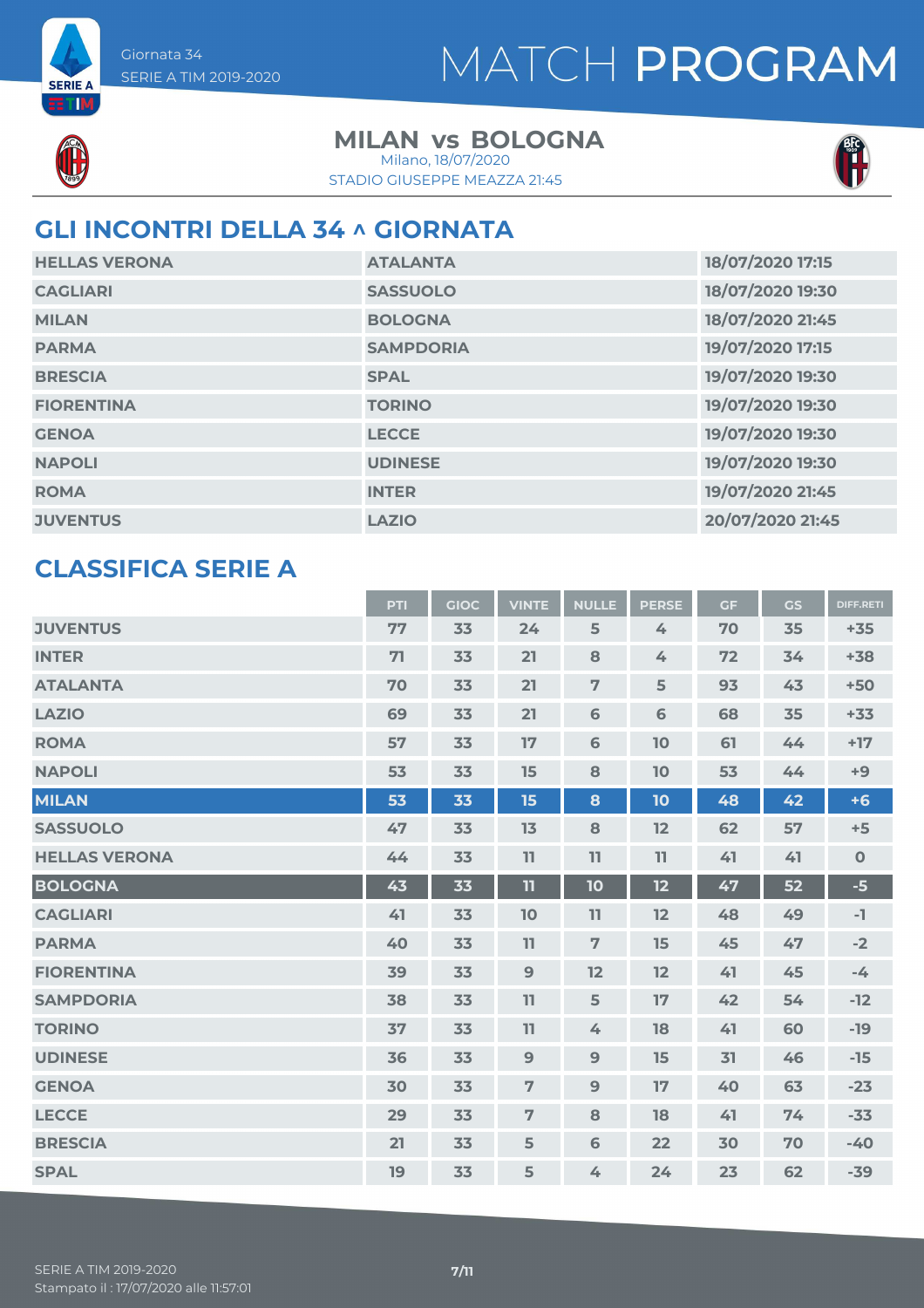**SERIE A ETM** 

### MATCH PROGRAM

### **MILAN vs BOLOGNA**

STADIO GIUSEPPE MEAZZA 21:45 Milano, 18/07/2020



### **CLASSIFICA GIOCATORI**

| <b>RANKING MARCATORI</b> | <b>Gol(Rigore)</b> |
|--------------------------|--------------------|
| <b>1 C. IMMOBILE</b>     | LAZ 29 (11)        |
| 2 C. RONALDO             | <b>JUV 28 (11)</b> |
| <b>3 R. LUKAKU</b>       | <b>INT</b> 20(5)   |
| 4 L. MURIEL              | ATA 17 (6)         |
| 4 F. CAPUTO              | SAS 17 (1)         |
| 4 JOAO PEDRO             | CAG 17 (4)         |
| <b>7 D. ZAPATA</b>       | ATA 16 (1)         |
| <b>7 A. BELOTTI</b>      | <b>TOR 16 (7)</b>  |
| 9 J. ILICIC              | <b>ATA 15 (0)</b>  |
| 9 E. DZEKO               | <b>ROM 15 (0)</b>  |

#### **CLASSIFICA SQUADRE**

| <b>RANKING SQUADRE</b>     | <b>Gol - Media Gol</b> |      |
|----------------------------|------------------------|------|
| <b>ATALANTA</b>            | 93                     | 2.82 |
| <b>INTER</b><br>2          | 72                     | 2.18 |
| <b>JUVENTUS</b>            | 70                     | 2.12 |
| <b>LAZIO</b><br>4          | 68                     | 2.06 |
| <b>SASSUOLO</b><br>5       | 62                     | 1.88 |
| <b>ROMA</b><br>6           | 51                     | 1.85 |
| <b>NAPOLI</b><br>7         | 53                     | 1.61 |
| <b>CAGLIARI</b><br>8       | 48                     | 1.45 |
| <b>MILAN</b><br>8          | 48                     | 1.45 |
| <b>BOLOGNA</b><br>10       | 47                     | 1.42 |
| <b>PARMA</b><br>TĪ         | 45                     | 1.36 |
| <b>SAMPDORIA</b>           | 42                     | 1.27 |
| <b>FIORENTINA</b><br>13    | 41                     | 1.24 |
| <b>HELLAS VERONA</b><br>13 | 41                     | 1.24 |
| <b>LECCE</b><br>13         | 41                     | 1.24 |
| <b>TORINO</b><br>13        | 41                     | 1.24 |
| <b>GENOA</b><br>17         | 40                     | 1.21 |
| <b>UDINESE</b><br>18       | 内                      | 0.94 |
| <b>BRESCIA</b><br>19       | 30                     | 0.91 |
| 20 SPAL                    | 23                     | 0.7  |

|                         | <b>RANKING SQUADRE</b> | Tot Tiri - In Porta - Fuori     |
|-------------------------|------------------------|---------------------------------|
|                         | <b>ATALANTA</b>        | 476 287<br>189                  |
| $\overline{\mathbf{2}}$ | <b>NAPOLI</b>          | 450 245 205                     |
| 3                       | <b>ROMA</b>            | 410 230 180                     |
| 4                       | <b>JUVENTUS</b>        | 404<br>232<br><b>172</b>        |
| 5                       | <b>INTER</b>           | 403 247<br><b>156</b>           |
| 6                       | <b>LAZIO</b>           | 171<br>395<br>224               |
| 7                       | <b>MILAN</b>           | <b>198</b><br><b>175</b><br>373 |
| 8                       | <b>BOLOGNA</b>         | 189<br>167<br>356               |
| $\mathbf{g}$            | <b>FIORENTINA</b>      | 185<br>153<br>338               |
| 10                      | <b>SASSUOLO</b>        | 132<br>200<br>332               |
| π                       | <b>SAMPDORIA</b>       | <b>150</b><br>325<br><b>175</b> |
|                         | <b>CAGLIARI</b>        | 149<br>306<br><b>157</b>        |
| 13                      | <b>LECCE</b>           | 305 160<br>145                  |
| 14                      | <b>PARMA</b>           | 153<br><b>151</b><br>304        |
| 15                      | <b>UDINESE</b>         | 295<br>149<br>146               |
| 16                      | <b>HELLAS VERONA</b>   | 112<br>282<br><b>170</b>        |
| 17                      | <b>GENOA</b>           | 119<br>161<br>280               |
| 17                      | <b>SPAL</b>            | 161<br>280<br>119               |
| 19                      | <b>TORINO</b>          | <b>118</b><br>266<br>148        |
|                         | 20 BRESCIA             | $\overline{245}$ 137<br>108     |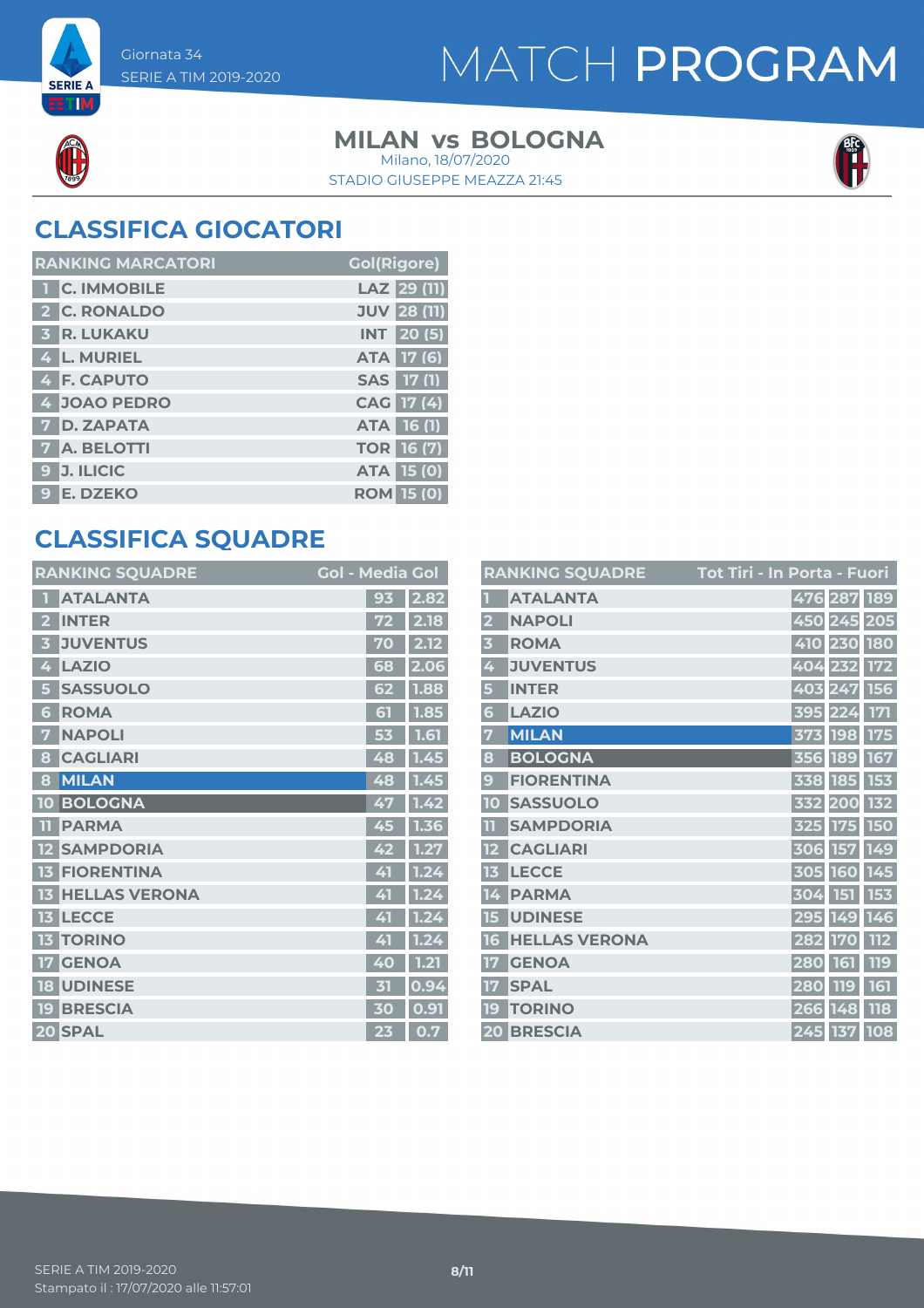Giornata 34 SERIE A TIM 2019-2020

**SERIE A** ETM,

# MATCH PROGRAM

#### **MILAN vs BOLOGNA**



STADIO GIUSEPPE MEAZZA 21:45 Milano, 18/07/2020

| <b>RANKING SQUADRE</b>    | <b>Assist</b> |
|---------------------------|---------------|
| <b>ATALANTA</b>           | 60            |
| <b>INTER</b>              | 46            |
| <b>JUVENTUS</b>           | 43            |
| <b>SASSUOLO</b>           | 42            |
| <b>LAZIO</b><br>5         | 39            |
| <b>NAPOLI</b><br>6        | 38            |
| <b>ROMA</b>               | 35            |
| <b>PARMA</b><br>ន         | 32            |
| <b>CAGLIARI</b><br>9      |               |
| <b>BOLOGNA</b><br>10      | 26            |
| <b>HELLAS VERONA</b>      | 23            |
| <b>LECCE</b>              | 23            |
| <b>MILAN</b><br>11        | 23            |
| <b>UDINESE</b><br>m       | 23            |
| <b>FIORENTINA</b>         | 22            |
| <b>GENOA</b><br><b>16</b> |               |
| <b>TORINO</b><br>6.       | $\mathbf{2}$  |
| <b>SAMPDORIA</b><br>18    | 20            |
| <b>19 BRESCIA</b>         | 19            |
| 20 SPAL                   | 13            |

| <b>RANKING SQUADRE</b>                    | Passaggi Chiave* |
|-------------------------------------------|------------------|
| <b>NAPOLI</b>                             | 4.33             |
| <b>JUVENTUS</b>                           | 4.3              |
| <b>INTER</b>                              | 4.12             |
| <b>LAZIO</b><br>4                         | 4.09             |
| <b>ATALANTA</b>                           | 4.03             |
| <b>ROMA</b><br>6                          | 3.85             |
| <b>MILAN</b><br>7                         | 3.45             |
| <b>FIORENTINA</b><br>8                    | 3.33             |
| <b>SASSUOLO</b><br>g                      | 3.15             |
| <b>BOLOGNA</b><br>10                      | 3.12             |
| <b>TT</b> CAGLIARI                        | 3.03             |
| <b>HELLAS VERONA</b><br>$12 \overline{ }$ | 2.88             |
| <b>SAMPDORIA</b>                          | 2.82             |
| <b>UDINESE</b><br>13 <sub>1</sub>         | 2.82             |
| <b>15 PARMA</b>                           | 2.55             |
| <b>TORINO</b><br>16                       | 2.52             |
| <b>17 GENOA</b>                           | 2.48             |
| <b>18 LECCE</b>                           | 2.39             |
| <b>19 BRESCIA</b>                         | 2.24             |
| 20 SPAL                                   | 1.91             |
| * Valori medi per partita.                |                  |

| <b>RANKING SQUADRE</b>                 | Passaggi riusciti - % * |           |                 |
|----------------------------------------|-------------------------|-----------|-----------------|
| <b>NAPOLI</b>                          |                         | 536.61    | 87              |
| <b>JUVENTUS</b><br>$\mathbf{2}$        |                         | 511.39    | 87              |
| <b>ATALANTA</b><br>3                   |                         | 473.18    | 84              |
| <b>SASSUOLO</b><br>4                   |                         | 470.03    | 86              |
| <b>INTER</b><br>5                      |                         | 445.58    | 84              |
| <b>MILAN</b><br>6                      |                         | 440.85    | 84              |
| <b>ROMA</b><br>7                       |                         | 411.39    | $\overline{84}$ |
| LAZIO<br>8                             |                         | 408.55    | 84              |
| <b>BOLOGNA</b><br>9                    |                         | 372.73    | 80              |
| <b>10 GENOA</b>                        |                         | 371.91    | 81              |
| <b>FIORENTINA</b><br>m                 |                         | 350.39    | 81              |
| <b>12 CAGLIARI</b>                     |                         | 348.24    | 80              |
| <b>13 UDINESE</b>                      |                         | 348.12    | 81              |
| <b>14 HELLAS VERONA</b>                |                         | 337.24    | 77              |
| <b>15 SPAL</b>                         |                         | 335.64    | 80              |
| <b>16 LECCE</b>                        |                         | 331.27    | 80              |
| <b>TORINO</b><br>17                    |                         | 315.91    | 78              |
| <b>18 PARMA</b>                        |                         | 301.3     | 79              |
| <b>19 SAMPDORIA</b>                    |                         | 298.3     | 76              |
| <b>20 BRESCIA</b>                      |                         | 265.36    | 75              |
| * Valori medi per partita.             |                         |           |                 |
| <b>RANKING SQUADRE</b>                 |                         | Recuperi* |                 |
| <b>HELLAS VERONA</b><br>$1 -$          |                         |           | 85.88           |
| 2 PARMA                                |                         |           | 81.79           |
|                                        |                         |           |                 |
| <b>TORINO</b><br>$\overline{3}$        |                         |           | 79.79           |
| <b>UDINESE</b><br>4 <sup>1</sup>       |                         |           | 78.55           |
| <b>SAMPDORIA</b><br>5                  |                         |           | 76.09           |
| <b>ATALANTA</b><br>6 <sup>1</sup>      |                         |           | 75.39           |
| <b>GENOA</b><br>7                      |                         |           | 75.3            |
| <b>8 BRESCIA</b>                       |                         |           | 74.7            |
| <b>9 FIORENTINA</b>                    |                         |           | 73.94           |
| <b>10 BOLOGNA</b>                      |                         |           | 72.27           |
| <b>11 SPAL</b>                         |                         |           | 72.21           |
| 12 INTER                               |                         |           | 71.82           |
| <b>13 CAGLIARI</b>                     |                         |           | 71.42           |
| 14 ROMA                                |                         |           | 71.21           |
| <b>15 LAZIO</b>                        |                         |           | 68.12           |
| <b>16 MILAN</b>                        |                         |           | 67.18           |
| <b>17 JUVENTUS</b>                     |                         |           | 66.67           |
| <b>18 LECCE</b>                        |                         |           | 63.27           |
| <b>19 SASSUOLO</b><br><b>20 NAPOLI</b> |                         |           | 59.36<br>58.94  |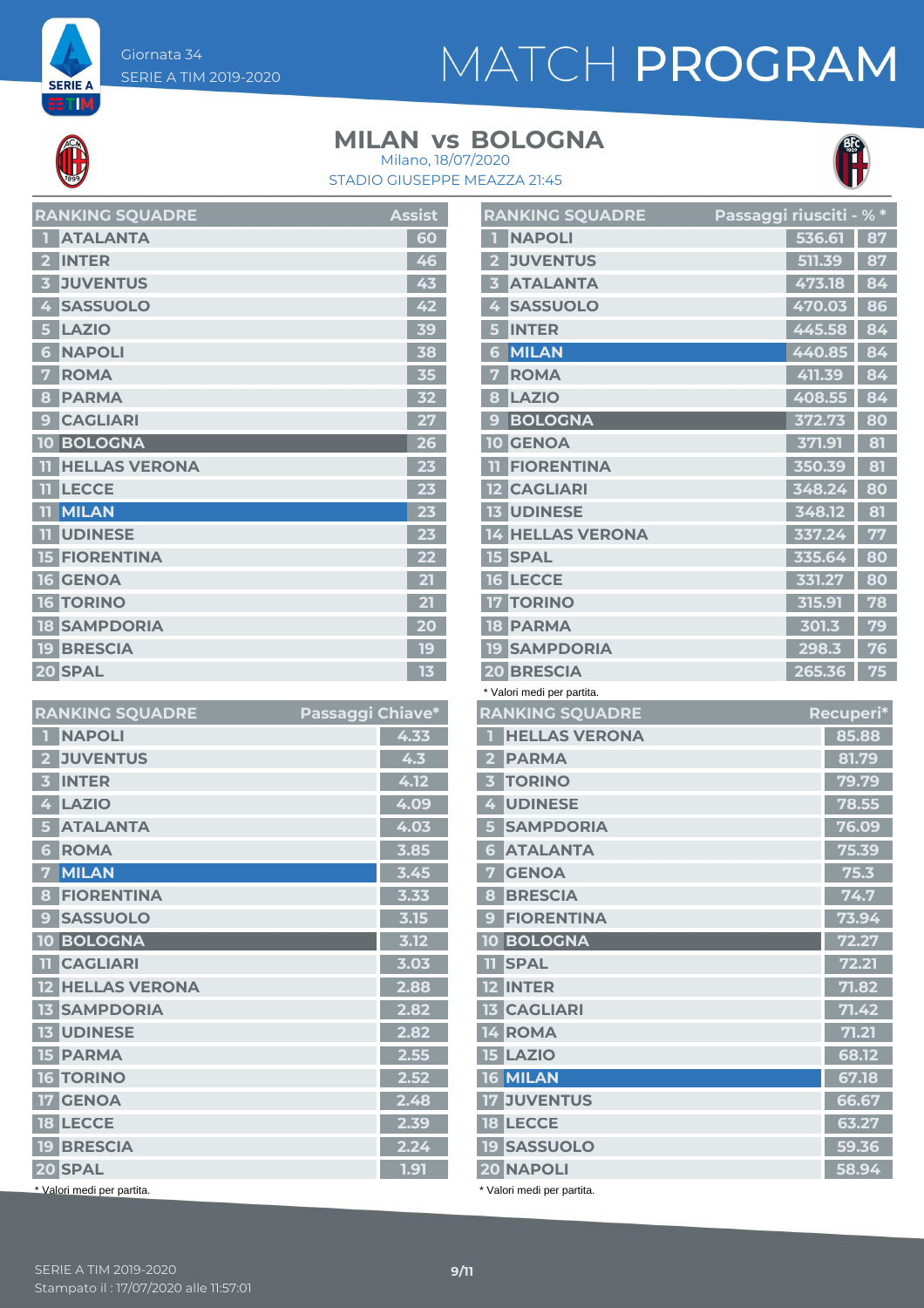Giornata 34 SERIE A TIM 2019-2020

# MATCH PROGRAM

**SERIE A ETM** 

#### **MILAN vs BOLOGNA**



STADIO GIUSEPPE MEAZZA 21:45 Milano, 18/07/2020

| <b>RANKING SQUADRE</b>                     | <b>Tot. Parate - Media</b> |
|--------------------------------------------|----------------------------|
| <b>LECCE</b>                               | 154<br>4.67                |
| <b>SPAL</b>                                | 4.45                       |
| <b>BRESCIA</b>                             | 4.45<br>147                |
| <b>PARMA</b><br>4                          | 146<br>4.42                |
| <b>TORINO</b>                              | 143<br>4.33                |
| <b>GENOA</b><br>$\overline{\bullet}$       | 4.06<br>13                 |
| <b>UDINESE</b>                             | 133<br>4.03                |
| <b>CAGLIARI</b><br>8                       | 3.91<br><b>129</b>         |
| <b>SASSUOLO</b><br>$\mathbf{\overline{e}}$ | 3.76<br>124                |
| <b>HELLAS VERONA</b><br>10                 | пF<br>3.55                 |
| <b>FIORENTINA</b>                          | TT.<br>3.45<br>Z           |
| <b>JUVENTUS</b>                            | TT.<br>3.45<br>4           |
| <b>LAZIO</b>                               | 113<br>3.42                |
| <b>BOLOGNA</b><br>14                       | m<br>3.36                  |
| <b>ROMA</b><br>п<br>51                     | 3.36<br>m                  |
| <b>SAMPDORIA</b><br>6                      | 108<br>3.27                |
| <b>MILAN</b>                               | 3.24<br>107                |
| <b>NAPOLI</b><br>18                        | 93<br>2.82                 |
| <b>ATALANTA</b><br>19                      | 87<br>64                   |
| <b>INTER</b><br>20 <sub>l</sub>            | 2.36<br>78                 |

|                         | <b>RANKING SQUADRE</b> | Media Km |
|-------------------------|------------------------|----------|
| ī                       | <b>INTER</b>           | 111.88   |
| $\overline{\mathbf{2}}$ | <b>HELLAS VERONA</b>   | 109.791  |
| $\overline{\mathbf{3}}$ | <b>LAZIO</b>           | 109.332  |
| 4                       | <b>ROMA</b>            | 109.055  |
| 5                       | <b>JUVENTUS</b>        | 109.024  |
| 6                       | <b>PARMA</b>           | 108.889  |
| 7                       | <b>LECCE</b>           | 108.757  |
| 8                       | <b>BOLOGNA</b>         | 108.61   |
| 9                       | <b>NAPOLI</b>          | 108.537  |
| 10                      | <b>ATALANTA</b>        | 108.381  |
| T                       | <b>SAMPDORIA</b>       | 108.203  |
|                         | <b>12 FIORENTINA</b>   | 107.669  |
|                         | <b>13 SPAL</b>         | 107.662  |
| 14                      | <b>MILAN</b>           | 107.625  |
|                         | <b>15 SASSUOLO</b>     | 107.532  |
|                         | <b>16 UDINESE</b>      | 107.416  |
|                         | <b>17 BRESCIA</b>      | 107.236  |
|                         | <b>18 GENOA</b>        | 106.586  |
|                         | <b>19 CAGLIARI</b>     | 105.645  |
|                         | <b>20 TORINO</b>       | 104.196  |